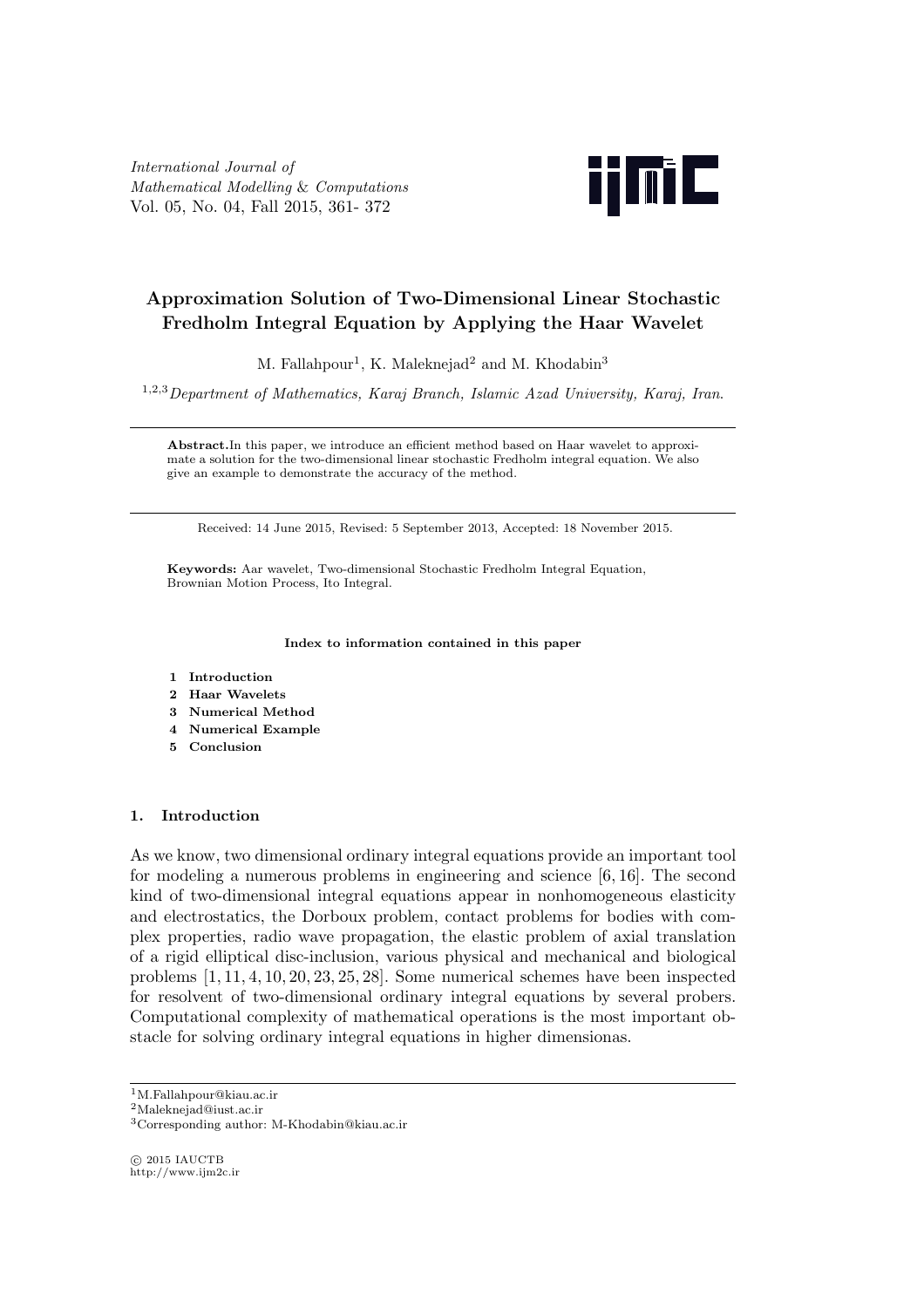These include the Nystrom method, collocation method, Gauss product quadrature rule method, Galerkin method, using triangular fuctions, Legender polynomial method, differential transform method, meshless method, Bernstein polynomials method and Haar wavelet method [5*,* 7*,* 8*,* 9*,* 12*,* 13*,* 14*,* 15*,* 19*,* 21*,* 22*,* 24*,* 29*,* 30]. This paper is first focused on proposing a generic framework for numerical solution of two-dimensional ordinary linear Fredholm integral equations of second kind. The use of the Haar wavelet for the numerical solution of linear integral equations has previously been discussed in [3] and references therein. In [2] a new numerical method based on Haar wavelet is introduced for solution of nonlinear onedimensional Fredholm and Volterra integral equations. In [27] the Haar wavelet method [2] is extended to numerical solution of integro-differential equation. In [26] the Haar wavelet method [2*,* 27] is improved in terms of efficiency by introducing one-dimentional Haar wavelet approximation of the kernel function. The method [3] is fundamentally different from the other numerical methods based on Haar wavelet for the numerical solution of integral equations as it approximates kernel function using Haar wavelet. It's easy to show that the Fredholm integral form of the general hyperbolic differential equation [10] is given by two-dimentional integral equation

$$
g(x, y) = f(x, y) + \int_0^1 \int_0^1 K_1(x, y, s, t) g(s, t) ds dt.
$$

If we import statistical noise in the general hyperbolic differential equation [10], we can obtain two-dimensional linear stochastic Fredholm integral equation of the second kind, i.e.

$$
g(x,y) = f(x,y) + \int_0^1 \int_0^1 K_1(x,y,s,t)g(s,t)dsdt
$$
 (1)

$$
+ \int_0^1 \int_0^1 K_2(x, y, s, t) g(s, t) dB(s) dB(t)
$$

 $(x, y) \in [0, 1] \times [0, 1]$ 

where the kernels  $K_1(x, y, s, t)$  and  $K_2(x, y, s, t)$  in (1.1) are known functions and  $f(x, y)$  is also a known function whereas  $g(x, y)$  is unknown function and is called the solution of two-dimensional stochastic integral equation.

**Lemma 1.**Put  $\phi(t,s) = K(x,y,s,t)g(s,t)$ . Let  $\phi$  be a function in  $L^2([0,1]^2)$ . Then there exists a sequence  $\phi_n$  of off-diagonal step functions such that [18]

$$
\lim_{n \to \infty} \int_a^b \int_a^b | \phi(t,s) - \phi_n(t,s) |^2 dt ds = 0.
$$

**Definition 1.** Let  $\phi \in L^2([0,1]^2)$ . Then the double Wiener-Itô integral of  $\phi$  is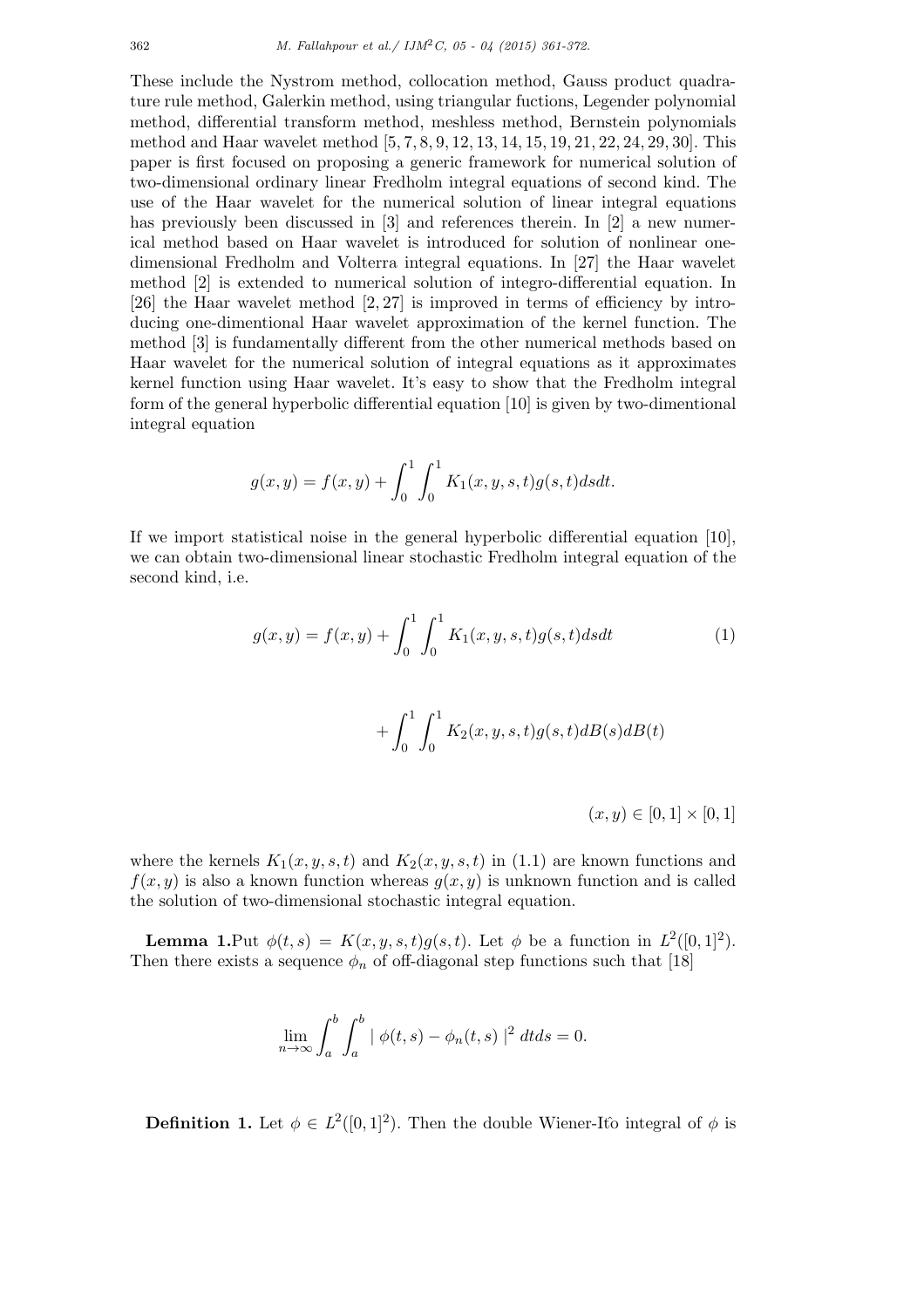defined as [18]

$$
\int_a^b \int_a^b \phi(t,s) dB(t) dB(s) = \lim_{n \to \infty} \int_a^b \int_a^b \phi_n(t,s) dB(t) dB(s) \quad in \quad L^2(\Omega).
$$

**Theorem 1.** Let  $\phi(t, s) \in L^2([a, b]^2)$ . Then [18]

$$
\int_{a}^{b} \int_{a}^{b} \phi(t,s) dB(t) dB(s) = 2 \int_{a}^{b} \left[ \int_{a}^{t} \hat{\phi}(t,s) dB(s) \right] dB(t), \tag{2}
$$

where  $\hat{\phi}$  is the symmetrization of  $\phi$  that is defined by

$$
\hat{\phi}(t,s) = \frac{1}{2} (\phi(t,s) + \phi(s,t)).
$$
\n(3)

Also for the integral  $\int_a^b B(t)dB(t)$  we have [18]

$$
\int_{a}^{b} B(t)dB(t) = \frac{1}{2} \left\{ B(b)^{2} - B(a)^{2} - (b - a) \right\}.
$$
 (4)

## **2. Haar Wavelets**

A wavelet family  $(\psi_j, i(y))_{j \in N, i \in Z}$  is an orthonormal subfamily of the Hilbert space  $L^2(R)$  with the property that all function in the wavelet family are generated from a fixed function  $\psi$  called mother wavelet through dilations and translations. The wavelet family satisfies the following relation

$$
\psi_{j,i}(y) = 2^{j/2}\psi\left(2^jy - i\right).
$$

For Haar wavelet family on the interval [0*,* 1) we have:

$$
h_1(y) = \begin{cases} 1, & \text{for } y \in [0, 1) \\ 0, & \text{otherwise,} \end{cases} \tag{5}
$$

and

$$
h_i(y) = \begin{cases} 1, & \text{for } y \in [\alpha, \beta) \\ -1, & \text{for } y \in [\beta, \gamma) \\ 0, & \text{otherwise} \end{cases} \quad i = 2, 3, ..., \tag{6}
$$

where

$$
\alpha_n = \frac{n}{m}
$$
,  $\beta_n = \frac{(n+0.5)}{m}$ ,  $\gamma_n = \frac{(n+1)}{m}$ ;  
\n $m = 2^{\ell}$ ,  $\ell = 0, 1, ..., \qquad n = 0, 1, ..., m - 1$ .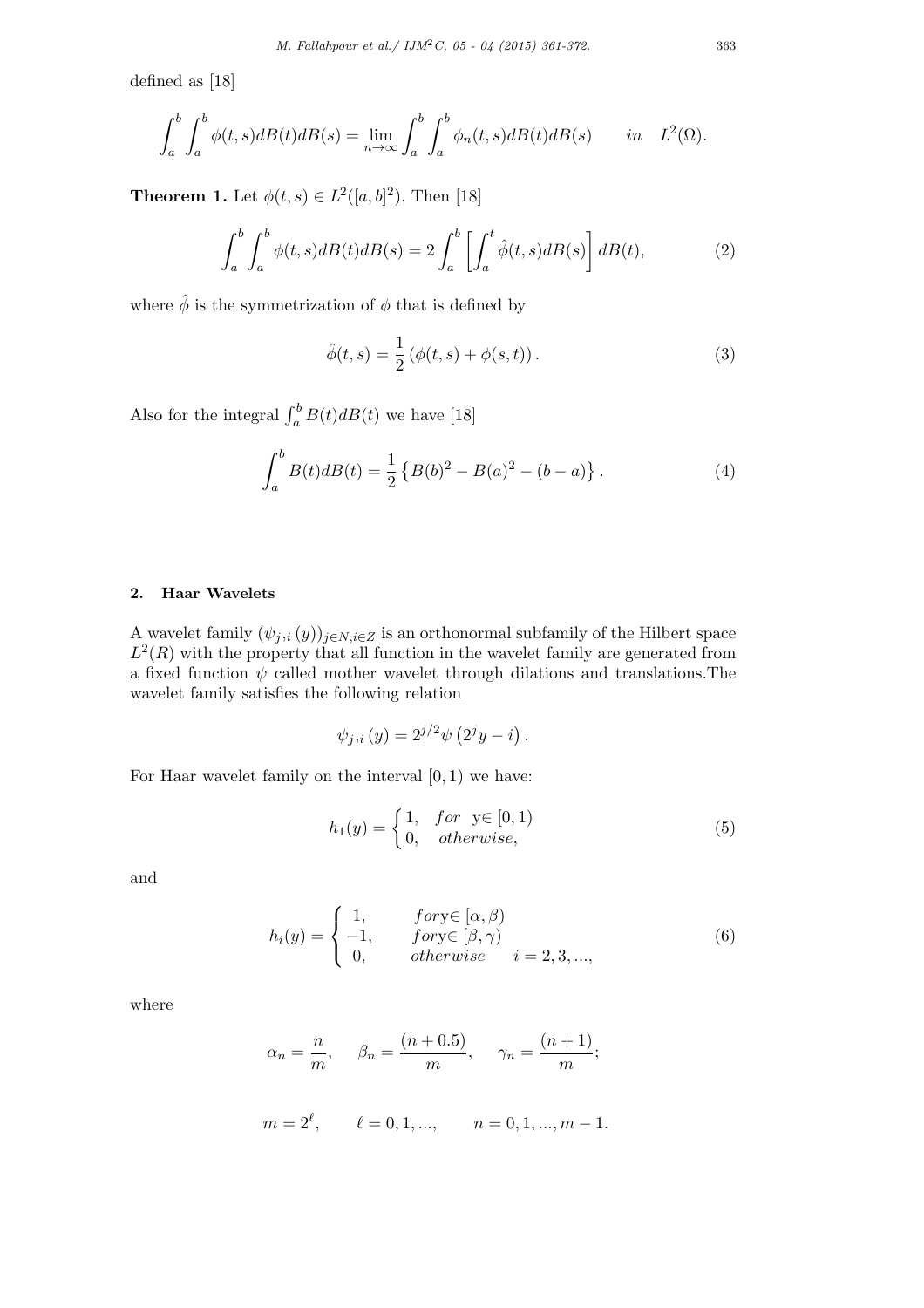The integer  $\ell$  indicats the level of the wavelet and  $n$  is the translation parameter. Any square integrable function  $f(y)$  defined on [0, 1) can be expressed as follows:

$$
f(y) = \sum_{i=1}^{\infty} a_i h_i(y),
$$

where *a<sup>i</sup>* are real constants.

For approximation aim we consider a maximum value *L* of the integer *ℓ,* level of the Haar wavelet in the above definition. The integer *L* is then called maximum level of resolution. We also define integer  $M = 2^L$ . Hence for any square integrable function  $f(y)$  we have a finite sum of Haar wavelets as follows:

$$
f(y) \approx \sum_{i=1}^{2M} a_i h_i(y).
$$

#### **3. Numerical Method**

In this section proposed numerical method [3] will be discussed for two-dimensional linear stochastic Fredholm integral equation of the second kind. In the first subsection, we state some results for efficient evalution of two-dimensional Haar wavelet approximations. In the second subsection, we apply these results for finding numerical solutions equation (1*.*1).

For Haar wavelet approximation of a function  $f(x, y)$  of two real variables x and *y*, we assume that the domain  $0 \leq x, y \leq 1$  is divided into a grid of size  $2M \times 2N$ using the following collocation points

$$
x_m = \frac{m - 0.5}{2M}, m = 1, 2, ..., 2M,
$$
\n<sup>(7)</sup>

$$
y_n = \frac{n - 0.5}{2N}, n = 1, 2, ..., 2N.
$$
 (8)

#### **3.1 Two-dimensional Haar wavelet system**

A real-valued function *G*(*x, y*) of two real variables *x* and *y* can be approximated using two-dimensional Haar wavelets basis as [3*,* 17]:

$$
G(x,y) \approx \sum_{p=1}^{2M} \sum_{q=1}^{2N} b_{p,q} h_p(x) h_q(y).
$$
 (9)

In order to calculate the unknown coefficients  $b_{i,j}$ 's, the collocation points defined in Eqs. (3*.*1) and (3*.*2) are substituted in Eq. (3*.*3).Hence, we obtain the following  $2M \times 2N$  linear system with unknowns  $b_{i,j}$ 's:

$$
G(x_m, y_n) = \sum_{p=1}^{2M} \sum_{q=1}^{2N} b_{p,q} h_p(x_m) h_q(y_n), m = 1, 2, ..., 2M, \quad n = 1, 2, ..., 2N.
$$
 (10)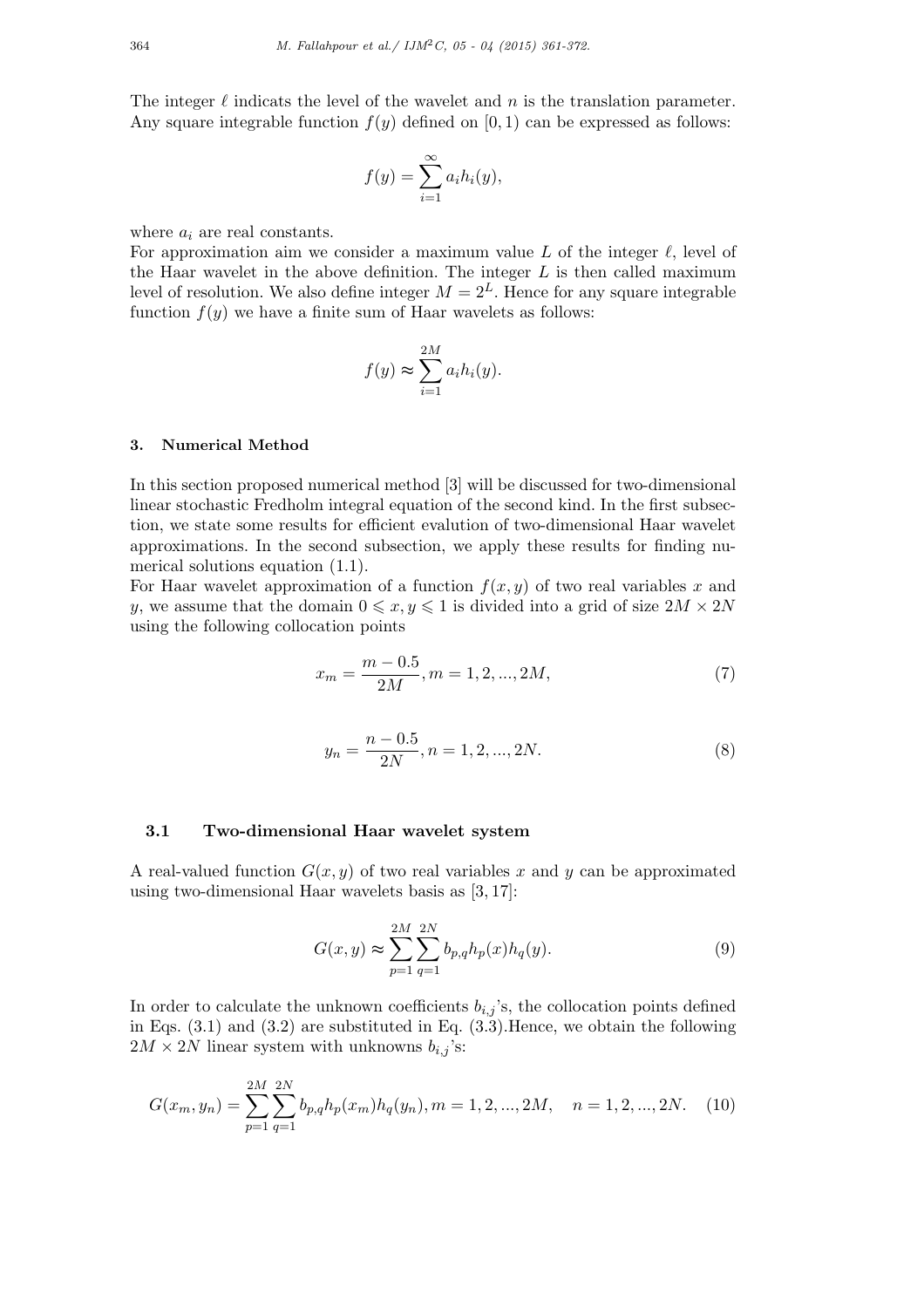The solution of system (3*.*4) can be calculated from the following theorem. **Theorem 2.** The solution of the system (3*.*4) is given below:

$$
b_{1,1} = \frac{1}{2M \times 2N} \sum_{p=1}^{2M} \sum_{q=1}^{2N} G(x_m, y_n),
$$

$$
b_{i,1} = \frac{1}{\rho_1 \times 2N} \left( \sum_{p=\alpha_1}^{\beta_1} \sum_{q=1}^{2N} G(x_m, y_n) - \sum_{p=\beta_1+1}^{\gamma_1} \sum_{q=1}^{2N} G(x_m, y_n) \right) , \quad i = 2, 3, ..., 2M,
$$

$$
b_{1,j} = \frac{1}{2M \times \rho_2} \left( \sum_{p=1}^{2M} \sum_{q=\alpha_2}^{\beta_2} G(x_m, y_n) - \sum_{p=1}^{2M} \sum_{q=\beta_2+1}^{\gamma_2} G(x_m, y_n) \right) , \quad j = 2, 3, ..., 2N,
$$

$$
b_{i,j} = \frac{1}{\rho_1 \times \rho_2} \left( \sum_{p=\alpha_1}^{\beta_1} \sum_{q=\alpha_2}^{\beta_2} G(x_m, y_n) - \sum_{p=\alpha_1}^{\beta_1} \sum_{q=\beta_2+1}^{\gamma_2} G(x_m, y_n) - \sum_{p=\beta_1+1}^{\gamma_1} \sum_{q=\alpha_2}^{\beta_2} G(x_m, y_n) \right)
$$
  
+ 
$$
\sum_{j=1}^{\gamma_1} \sum_{q=1}^{\gamma_2} G(x_m, y_n) + \sum_{j=1}^{\gamma_2} G(x_m, y_n) + \sum_{j=1}^{\gamma_3} \sum_{q=1}^{\gamma_4} G(x_m, y_n) + \sum_{j=1}^{\gamma_5} \sum_{q=1}^{\gamma_6} G(x_m, y_n) + \sum_{j=1}^{\gamma_7} \sum_{q=1}^{\gamma_8} G(x_m, y_n) + \sum_{j=1}^{\gamma_9} G(x_m, y_n) + \sum_{j=1}^{\gamma_8} G(x_m, y_n) + \sum_{j=1}^{\gamma_9} G(x_m, y_n) + \sum_{j=1}^{\gamma_9} G(x_m, y_n) + \sum_{j=1}^{\gamma_8} G(x_m, y_n) + \sum_{j=1}^{\gamma_9} G(x_m, y_n) + \sum_{j=1}^{\gamma_8} G(x_m, y_n) + \sum_{j=1}^{\gamma_9} G(x_m, y_n) + \sum_{j=1}^{\gamma_9} G(x_m, y_n) + \sum_{j=1}^{\gamma_8} G(x_m, y_n) + \sum_{j=1}^{\gamma_9} G(x_m, y_n) + \sum_{j=1}^{\gamma_8} G(x_m, y_n) + \sum_{j=1}^{\gamma_9} G(x_m, y_n) + \sum_{j=1}^{\gamma_9} G(x_m, y_n) + \sum_{j=1}^{\gamma_8} G(x_m, y_n) + \sum_{j=1}^{\gamma_9} G(x_m, y_n) + \sum_{j=1}^{\gamma_8} G(x_m, y_n) + \sum_{j=1}^{\gamma_9} G(x_m, y_n) + \sum_{j=1}^{\gamma_9} G(x_m, y_n) + \sum_{j=1}^{\gamma_9} G(x_m, y_n) + \sum_{j=1}^{\gamma_9} G(x_m, y_n) + \sum_{j=1}
$$

where

*p*=*β*1+1

*q*=*β*2+1

$$
\alpha_1 = \rho_1(\sigma_1 - 1) + 1,\n\beta_1 = \rho_1(\sigma_1 - 1) + \frac{\rho_1}{2},\n\gamma_1 = \rho_1 \sigma_1,\n\rho_1 = \frac{2M}{\tau_1},\n\sigma_1 = i - \tau_1,\n\tau_1 = 2^{\lfloor \log_2(i-1) \rfloor}
$$
\n(11)

and similarly,

$$
\alpha_2 = \rho_2(\sigma_2 - 1) + 1,\n\beta_2 = \rho_2(\sigma_2 - 1) + \frac{\rho_2}{2},\n\gamma_2 = \rho_2 \sigma_2,\n\rho_2 = \frac{2N}{\tau_2},\n\sigma_2 = j - \tau_2,\n\tau_2 = 2^{\lfloor \log_2(j-1) \rfloor}
$$
\n(12)

*Proof.* See [2].

□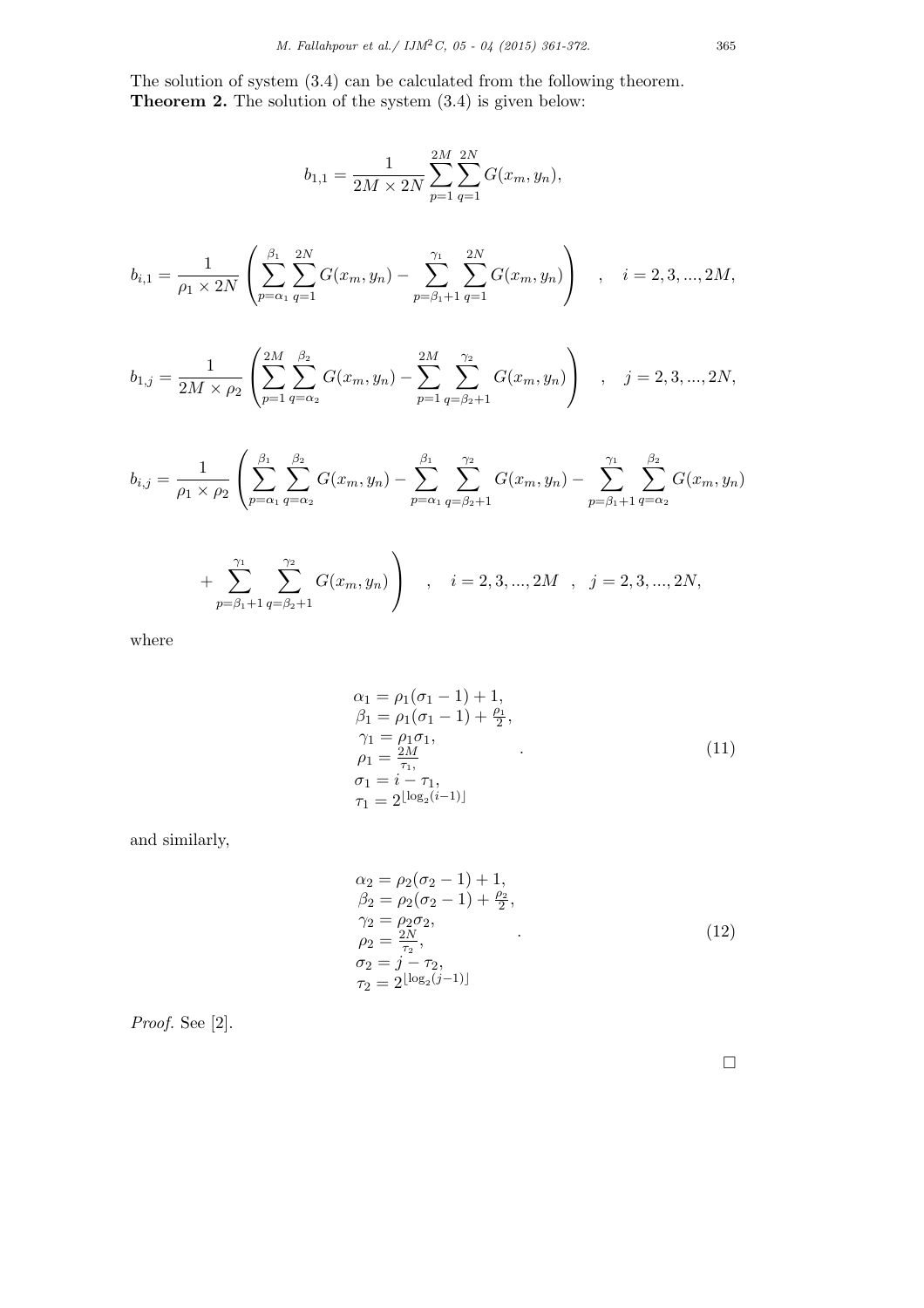Consider a function  $G(x, y, s, t)$  of four variables  $x, y, s$  and  $t$ . Suppose  $G(x, y, s, t)$ is approximated using two-dimensional Haar wavelet as follows [3]:

$$
G(x, y, s, t) \approx \sum_{p=1}^{2M} \sum_{q=1}^{2N} b_{p,q}(x, y) h_p(s) h_q(t).
$$
 (13)

Substituting the collocation points

$$
s_i = \frac{i - 0.5}{2M} \quad , \quad i = 1, 2, ..., 2M,
$$

and

$$
t_j = \frac{j-0.5}{2N} \quad , \quad j = 1, 2, ..., 2N,
$$

we obtain the linear system

$$
G(x, y, s_i, t_j) \approx \sum_{p=1}^{2M} \sum_{q=1}^{2N} b_{p,q}(x, y) h_p(s_i) h_q(t_j) , \quad i = 1, 2, ..., 2M , j = 1, 2, ..., 2N.
$$
\n(14)

**Corollary 1.** The solution of the system (3.8) for any value of  $x.y \in [0,1]$  is given as follows [3]:

$$
b_{1,1}(x,y) = \frac{1}{2M \times 2N} \sum_{p=1}^{2M} \sum_{q=1}^{2N} G(x,y,s_p,t_q),
$$

$$
b_{i,1}(x,y) = \frac{1}{\rho_1 \times 2N} \left( \sum_{p=\alpha_1}^{\beta_1} \sum_{q=1}^{2N} G(x,y,s_p,t_q) - \sum_{p=\beta_1+1}^{\gamma_1} \sum_{q=1}^{2N} G(x,y,s_p,t_q) \right), i = 2,3,...,2M,
$$

$$
b_{1,j}(x,y) = \frac{1}{2M \times \rho_2} \left( \sum_{p=1}^{2M} \sum_{q=\alpha_2}^{\beta_2} G(x,y,s_p,t_q) - \sum_{p=1}^{2M} \sum_{q=\beta_2+1}^{\gamma_2} G(x,y,s_p,t_q) \right), j = 2,3,...,2N,
$$

$$
b_{i,j}(x,y) = \frac{1}{\rho_1 \times \rho_2} \left( \sum_{p=\alpha_1}^{\beta_1} \sum_{q=\alpha_2}^{\beta_2} G(x,y,s_p,t_q) - \sum_{p=\alpha_1}^{\beta_1} \sum_{q=\beta_2+1}^{\gamma_2} G(x,y,s_p,t_q) \right)
$$

$$
- \sum_{p=\beta_1+1}^{\gamma_1} \sum_{q=\alpha_2}^{\beta_2} G(x, y, s_p, t_q) + \sum_{p=\beta_1+1}^{\gamma_1} \sum_{q=\beta_2+1}^{\gamma_2} G(x, y, s_p, t_q) \right),
$$

 $i = 2, 3, ..., 2M, j = 2, 3, ..., 2N,$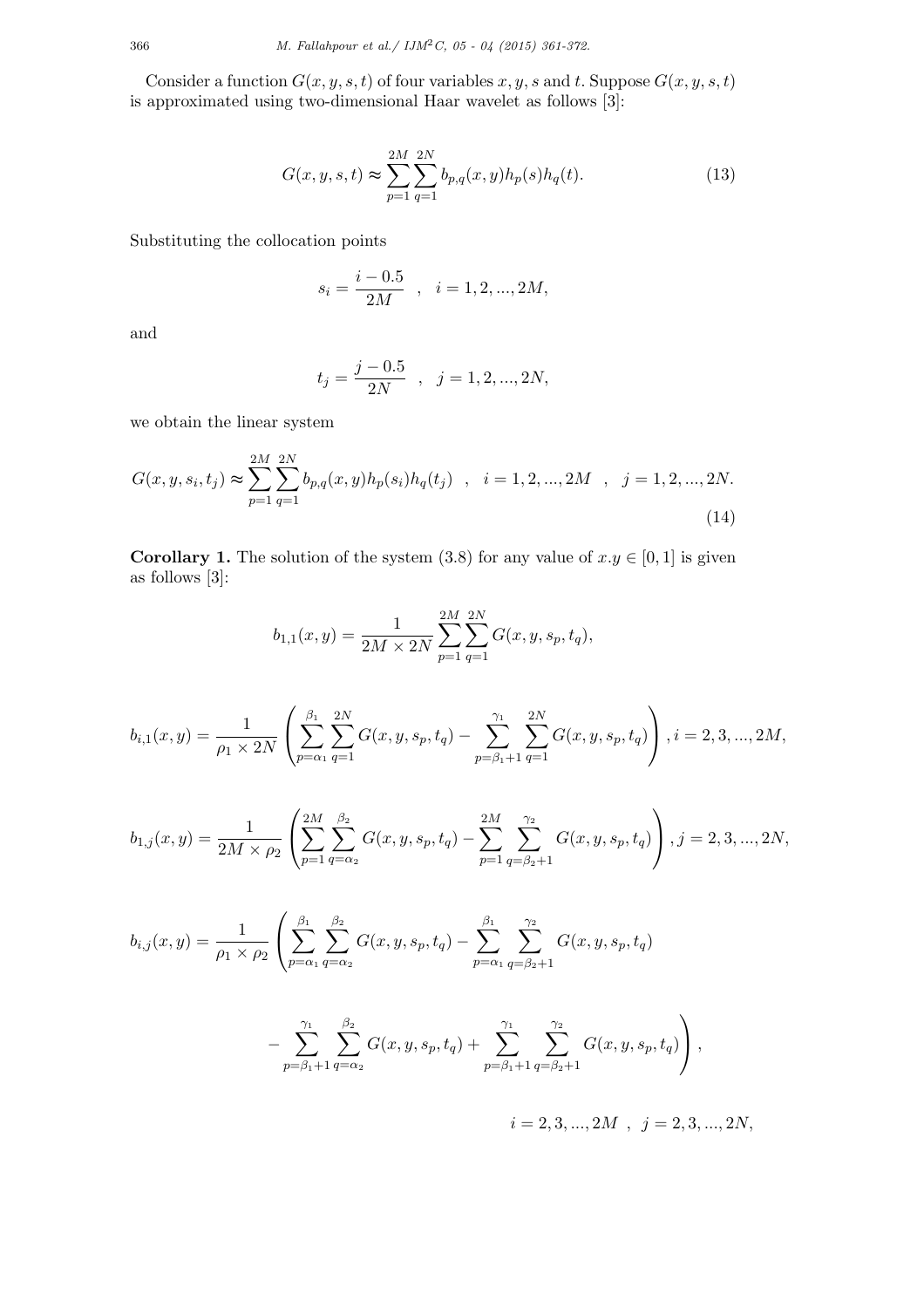where  $\alpha_1, \beta_1, \gamma_1$  and  $\rho_1$  are defined as in Eq. (3.5) and  $\alpha_2, \beta_2, \gamma_2$  and  $\rho_2$  are defined as in Eq. (3*.*6).

**Corollary 2.** Suppose a function  $G(x, y)$  of two variables x and y is approximated using Haar wavelet approximation given in Eq.  $(3.3)$ . Suppose further that  $G(x, y)$ is known at collocation points  $(x_m, y_m)$ ,  $m = 1, 2, ..., 2M, n = 1, 2, ..., 2N$ . Then the approximate value of the function  $G(x, y)$  at any other point of the domain can be calculated as follows [3]:

$$
G(x,y) = \frac{1}{2M \times 2N} \sum_{p=1}^{2M} \sum_{q=1}^{2N} G(x_m, y_m) h_1(x) h_1(y)
$$

$$
+\sum_{i=1}^{2M} \frac{1}{\rho_1 \times 2N} \left( \sum_{p=\alpha_1}^{\beta_1} \sum_{q=1}^{2N} G(x_m, y_m) - \sum_{p=\beta_1+1}^{\gamma_1} \sum_{q=1}^{2N} G(x_m, y_m) \right) h_i(x)h_1(y)
$$

$$
+\sum_{j=1}^{2N} \frac{1}{2M \times \rho_2} \left( \sum_{p=1}^{2M} \sum_{q=\alpha_2}^{\beta_2} G(x_m, y_m) - \sum_{p=1}^{2M} \sum_{q=\beta_2+1}^{\gamma_2} G(x_m, y_m) \right) h_1(x)h_j(y)
$$

$$
+\sum_{i=1}^{2M} \sum_{j=1}^{2N} \frac{1}{\rho_1 \rho_2} \left( \sum_{p=\alpha_1}^{\beta_1} \sum_{q=\alpha_2}^{\beta_2} G(x_m, y_m) - \sum_{p=\alpha_1}^{\beta_1} \sum_{q=\beta_2+1}^{\gamma_2} F(x_m, y_m) \right)
$$

$$
-\sum_{p=\beta_1+1}^{\gamma_1}\sum_{q=\alpha_2}^{\beta_2}G(x_m,y_m)+\sum_{p=\beta_1+1}^{\gamma_1}\sum_{q=\beta_2+1}^{\gamma_2}G(x_m,y_m)\right)h_i(x)h_j(y),
$$

where  $\alpha_1, \beta_1, \gamma_1$  and  $\rho_1$  are defined as in Eq. (3.5) and  $\alpha_2, \beta_2, \gamma_2$  and  $\rho_2$  are defined as in Eq. (3*.*6).

# **3.2 Two-dimensional linear stochastic Fredholm integral equation**

Consider the two-dimensional linear stochastic Fredholm integral equation (1*.*1). First we define:

$$
K_2(x, y, s, t)g(s, t) = \phi(t, s),
$$

afterward from (1*.*3) we have

$$
\hat{\phi}(t,s) = \frac{1}{2} \left\{ K_2(x,y,t,s)g(t,s) + K_2(x,y,s,t)g(s,t) \right\}.
$$

Assume that the function  $K(x, y, s, t)g(s, t)$  is approximated using two-dimensional Haar wavelet as follows:

$$
K_1(x, y, s, t)g(s, t) \approx \sum_{i=1}^{2M} \sum_{j=1}^{2N} b_{i,j}(x, y)h_i(s)h_j(t),
$$
\n(15)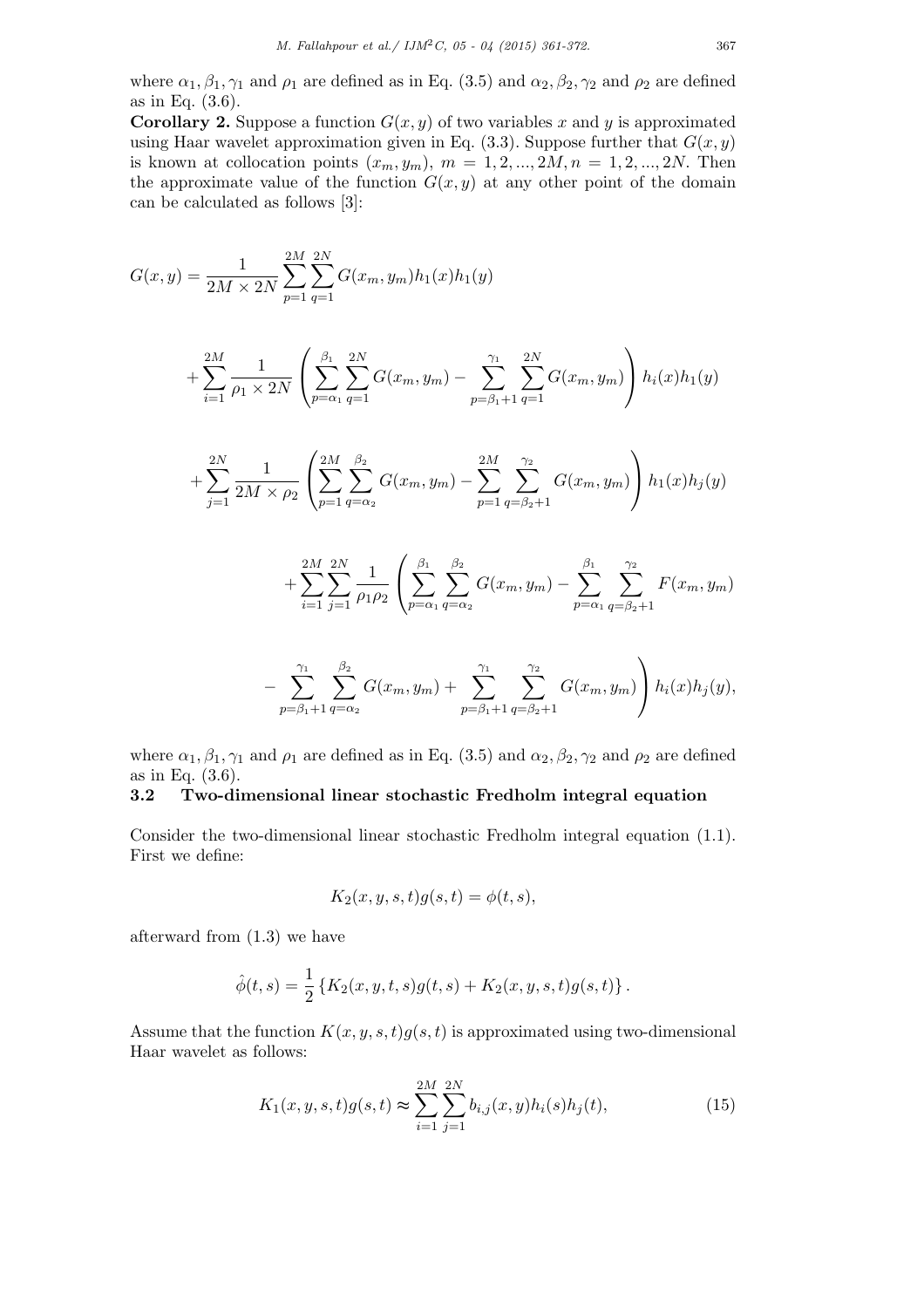368 *M. Fallahpour et al./ IJM*2*C, 05 - 04 (2015) 361-372.*

$$
\hat{\phi}(t,s) \approx \sum_{i=1}^{2M} \sum_{j=1}^{2N} c_{i,j}(x,y) h_i(s) h_j(t).
$$
\n(16)

With this approximation and using Eq. (1*.*2) we can write Eq. (1*.*1) as follows:

$$
g(x,y) = f(x,y) + \int_0^1 \int_0^1 \sum_{i=1}^{2M} \sum_{j=1}^{2N} b_{i,j}(x,y) h_i(s) h_j(t) ds dt
$$
 (17)

$$
+2\int_0^1\left[\int_0^t\sum_{i=1}^{2M}\sum_{j=1}^{2N}c_{i,j}(x,y)h_i(s)h_j(t)dB(s)\right]dB(t).
$$

Eq. (3*.*11) can be written in a more compact form using the notations introduced in equations (2*.*1) and (2*.*2) and is given as follows:

$$
g(x,y) = f(x,y) + b_{1,1}(x,y) + 2 \left( c_{1,1}(x,y) \times I \cdot t o 1(1) + \sum_{j=2}^{2N} c_{1,j}(x,y) \times I \cdot t o 2(j) \right)
$$

$$
+\sum_{i=2}^{2M} c_{i,1}(x,y) \times Ito1(i) + \sum_{i=2}^{2M} \sum_{j=2}^{2N} c_{i,j}(x,y) \times Ito3(i,j)\Bigg),
$$

where in recent equation from Eq. (1*.*4) we have:

$$
Ito1(1) = \int_0^1 h_1(t) \left[ \int_0^t h_1(s) dB(s) \right] dB(t) = \int_0^1 B(t) dB(t) = \frac{B^2(1)}{2} - \frac{1}{2},
$$
  
\n
$$
Ito1(i) = \int_0^1 h_1(t) \left[ \int_0^t h_i(s) dB(s) \right] dB(t) = \int_0^1 \left[ \int_{\alpha_i}^{\beta_i} dB(s) - \int_{\beta_i}^{\gamma_i} dB(s) \right] dB(t)
$$
  
\n
$$
= (2B(\beta_i) - B(\alpha_i) - B(\gamma_i)) B(1),
$$

$$
Ito1(j) = \int_0^1 h_j(t) \left[ \int_0^t h_1(s) dB(s) \right] dB(t) = \int_0^1 h_j(t) B(t) dB(t)
$$
  
= 
$$
\int_{\alpha_j}^{\beta_j} B(t) dB(t) - \int_{\beta_j}^{\gamma_j} B(t) dB(t) = \frac{2mB^2(\beta_j) - B^2(\alpha_j) - B^2(\gamma_j) + 1}{2m},
$$

and

$$
Ito3(i,j) = \int_0^1 h_j(t) \left[ \int_0^t h_i(s) dB(s) \right] dB(t)
$$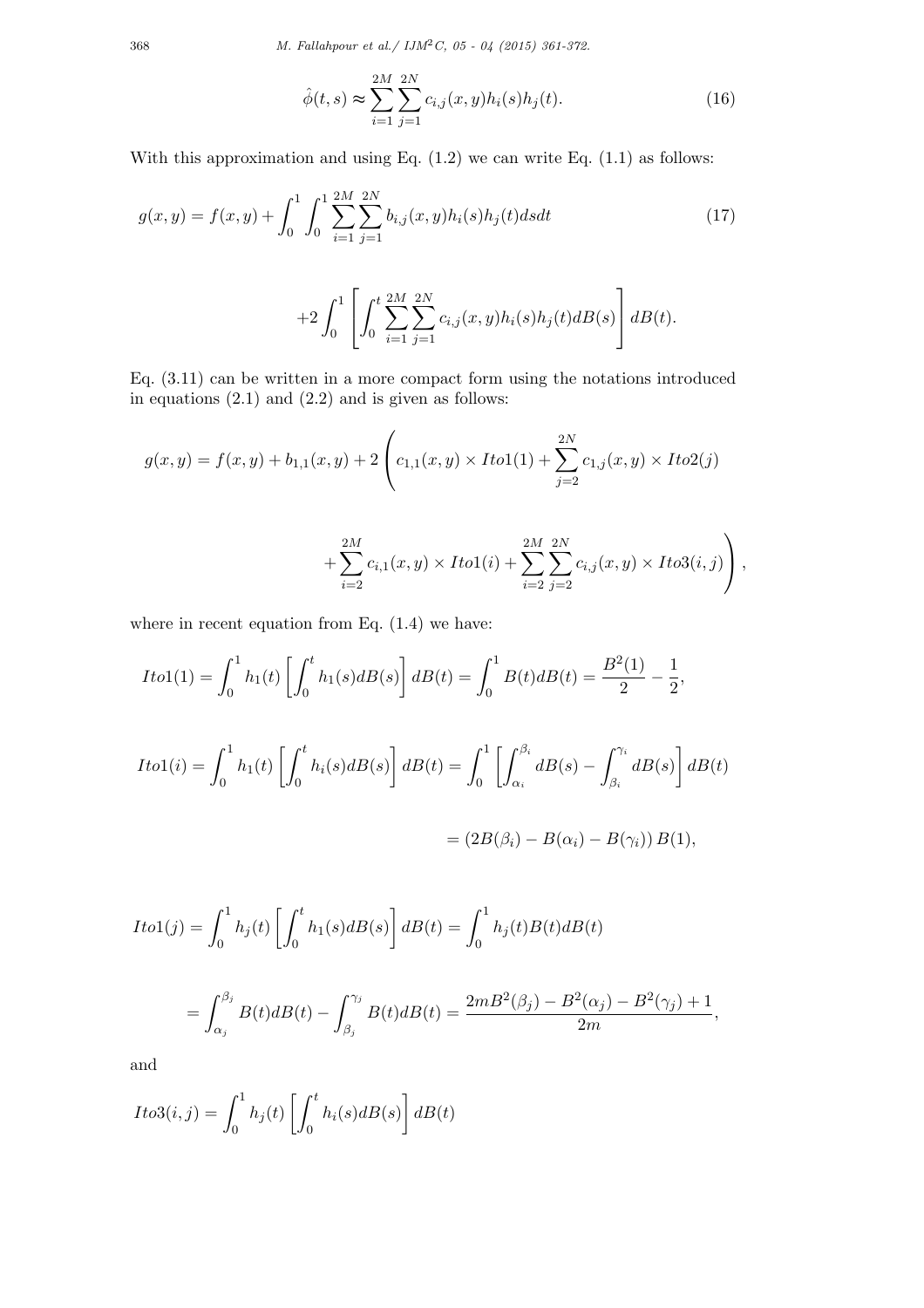$$
= \int_0^1 h_j(t) \left[ \int_{\alpha_i}^{\beta_i} dB(s) - \int_{\beta_i}^{\gamma_i} dB(s) \right] dB(t)
$$
  
= 
$$
[2B(\beta_i) - B(\alpha_i) - B(\gamma_i)] [2B(\beta_j) - B(\alpha_j) - B(\gamma_j)].
$$

Substituting the collocation points given in (3*.*1) and (3*.*2), we obtain the following system of equations:

$$
g(x_m, y_n) = f(x_m, y_n) + b_{1,1}(x_m, y_n) + 2 \left( c_{1,1}(x_m, y_n) \times I \cdot t o 1(1) + \sum_{j=2}^{2N} c_{1,j}(x_m, y_n) \right)
$$

$$
\times Ito2(j) + \sum_{i=2}^{2M} c_{i,1}(x_m, y_n) \times Ito1(i) + \sum_{i=2}^{2M} \sum_{j=2}^{2N} c_{i,j}(x_m, y_n) \times Ito3(i,j) \Bigg).
$$

Now  $b_{i,j}$ ,  $i = 1, 2, ..., 2M$ ,  $j = 1, 2, ..., 2N$  and similarly  $c_{i,j}$ ,  $i =$  $1, 2, \ldots, 2M$ ,  $j = 1, 2, \ldots, 2N$  can be replaced with their expressions given in Corollary 1 and the following system of equations is obtained:

$$
g(x_m, y_n) = f(x_m, y_n) + \frac{1}{2M \times 2N} \sum_{p=1}^{2M} \sum_{q=1}^{2N} K_1(x_m, y_n, s_p, t_q) g(s_p, t_q)
$$
(18)

$$
+\left[\frac{1}{M\times 2N}\sum_{p=1}^{2M}\sum_{q=1}^{2N}\hat{\phi}(t_q,s_p)\right]\times Ito1(1)
$$

$$
+\sum_{j=2}^{2N}\frac{1}{M\times\rho_{2}}\left[\sum_{p=1}^{2M}\sum_{q=\alpha_{2}}^{\beta_{2}}\hat{\phi}(t_{q},s_{p})-\sum_{p=1}^{2M}\sum_{q=\beta_{2}+1}^{\gamma_{2}}\hat{\phi}(t_{q},s_{p})\right]\times Ito2(j)
$$

$$
+\sum_{i=2}^{2M} \frac{1}{\rho_1 \times N} \left[ \sum_{p=\alpha_1}^{\beta_1} \sum_{q=1}^{2N} \hat{\phi}(t_q, s_p) - \sum_{p=\beta_1+1}^{\gamma_1} \sum_{q=1}^{2N} \hat{\phi}(t_q, s_p) \right] \times Ito1(i)
$$

$$
+2\sum_{i=2}^{2M}\sum_{j=2}^{2N}\frac{1}{\rho_1\times\rho_2}\left[\sum_{p=\alpha_1}^{\beta_1}\sum_{q=\alpha_2}^{\beta_2}\hat{\phi}(t_q,s_p)-\sum_{p=\alpha_1}^{\beta_1}\sum_{q=\beta_2+1}^{\gamma_2}\hat{\phi}(t_q,s_p)\right]
$$

$$
-\sum_{p=\beta_1+1}^{\gamma_1}\sum_{q=\alpha_2}^{\beta_2} \hat{\phi}(t_q,s_p) + \sum_{p=\beta_1+1}^{\gamma_1}\sum_{q=\beta_2+1}^{\gamma_2} \hat{\phi}(t_q,s_p)\Bigg] \times Ito3(i,j).
$$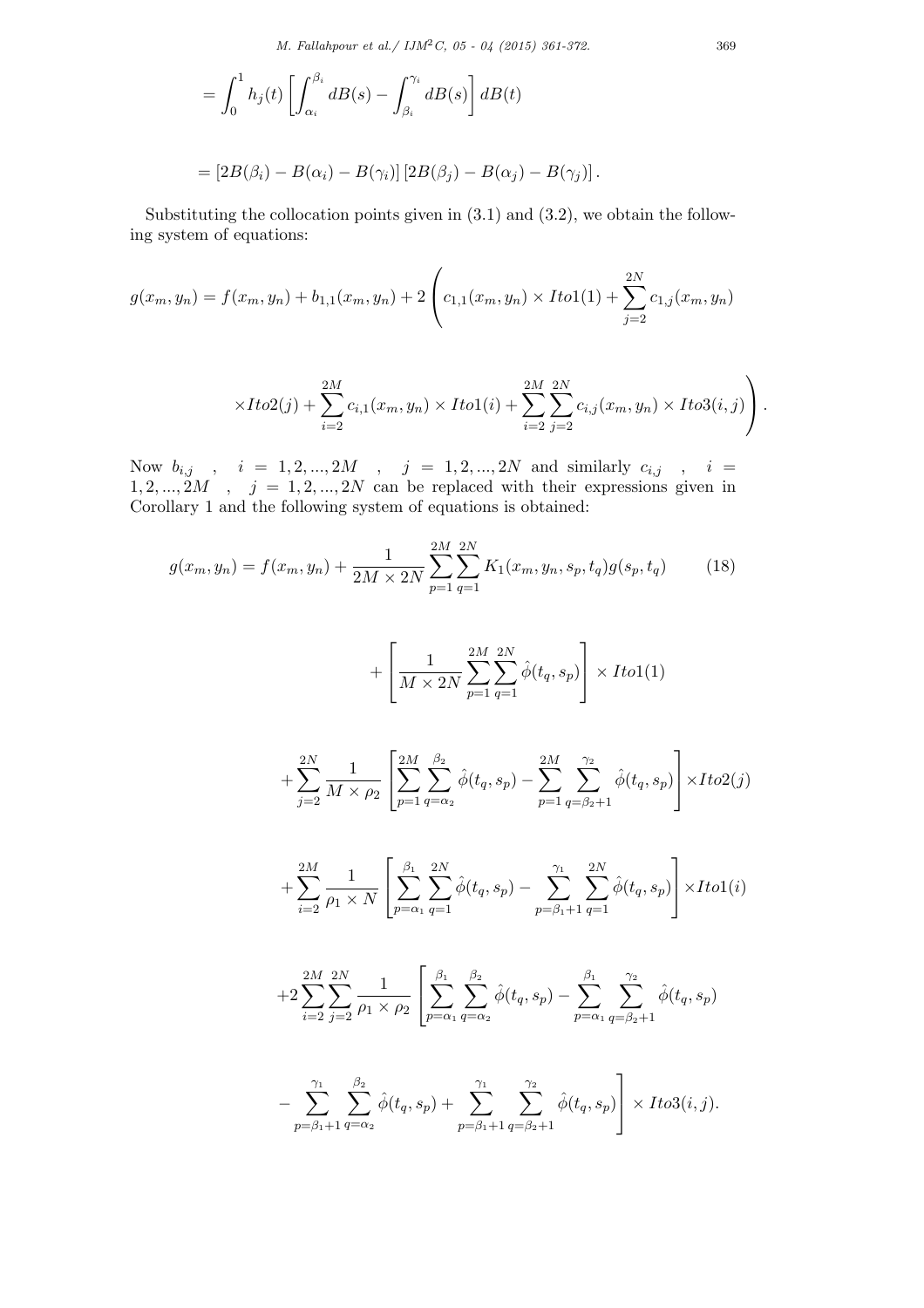| L              | M              | 2M             | (x,y)                                                                | $\bar{g}(x,y)$                   | L                                 | $%95$ Confidence<br>Interval | $\mathcal{U}$                    |
|----------------|----------------|----------------|----------------------------------------------------------------------|----------------------------------|-----------------------------------|------------------------------|----------------------------------|
| $\theta$       | 1              | $\overline{2}$ | (0.25, 0.25)<br>(0.25, 0.75)<br>(0.75, 0.25)                         | 0.394433<br>0.881874<br>0.882179 | 0.392491<br>0.879448<br>0.879495  |                              | 0.396374<br>0.884299<br>0.884864 |
|                | $\overline{2}$ | 4              | (0.125, 0.625)<br>(0.375, 0.375)<br>(0.875, 0.375)                   | 0.626416<br>0.626752<br>1.06476  | 0.621964<br>0.619833<br>1.03276   |                              | 0.630868<br>0.633671<br>1.09675  |
| $\overline{2}$ | 4              | 8              | (0.0625, 0.8125)<br>(0.4375, 0.4375)<br>(0.9375, 0.1875)             | 0.625749<br>0.616593<br>0.854036 | 0.620075<br>0.611904<br>0.834678  |                              | 0.631423<br>0.621282<br>0.873394 |
| 3              | 8              | 16             | (0.03125, 0.84375)<br>(0.40625, 0.40625)<br>(0.9375, 0.1875)         | 0.532988<br>0.459968<br>0.695789 | 0.522597<br>0.449544<br>0.686792  |                              | 0.543379<br>0.470391<br>0.704786 |
| 4              | 16             | 32             | (0.015625, 0.515625)<br>(0.765625, 0.765625)<br>(0.984375, 0.234375) | 0.0968562<br>0.87951<br>0.746029 | 0.0897225<br>0.868732<br>0.735251 |                              | 0.10399<br>0.890288<br>0.756807  |

Table 1. The solution mean with %95 confidence interval for above example

Eq.  $(3.12)$  represents  $2M \times 2N$  system which can be solved using either prevalent methods for solving linear systems. The solution of this system gives values of  $g(x, y)$  at the collocation points. The values of  $g(x, y)$  at points other than collocation points can be calculated using Corollary 2.

## **4. Numerical Example**

In this section, the numerical example is given to demonstrate the applicability and accuracy of our method. Consider the following linear two dimensional stochastic Fredholm integral equation of second kind:

$$
u(x,y) = f(x,y) + \int_0^1 \int_0^1 (x+y+t-s)g(s,t)dsdt + \int_0^1 \int_0^1 (x+y+t+s)g(s,t)dB(s)dB(t)
$$

where

$$
f(x,y) = x + y - \frac{1}{12}xy(x^{3} + 4x^{2}y + 4xy^{2} + y^{3}).
$$

The solution mean with confidence interval at the collocation points 1000 iterative of system (3*.*12) is shown in Table 1. In Figs. 1, three-dimensional graph of the approximate solution for level  $L = 4$  is shown.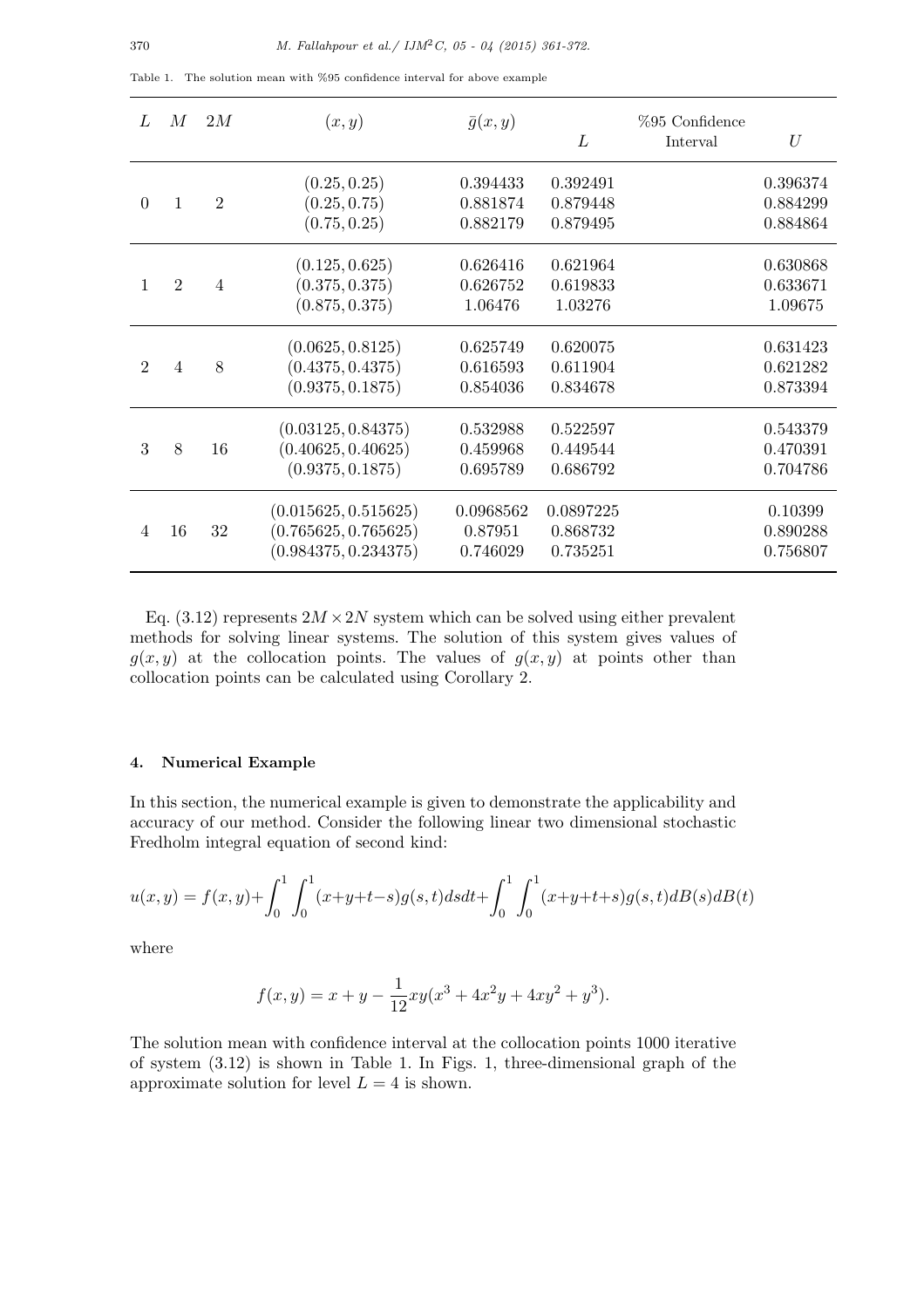Figure 1. Approximate solution plot  $(L = 4)$ .

#### **5. Conclusion**

The numerical solution of two-dimensional stochastic integral equations because of the randomness is very difficult or sometimes impossible. In this paper, we have successfully developed Haar wavelets numerical method for approximate a solution of two-dimensional linear stochastic Fredholm integral equations. The example confirm that the method is considerably fast and highly accurate as sometimes lead to exact solution. Although, theoretically for getting higher accuracy we can set the method with larger values of M and N and also larger of the degree of approximation, p and q, but it leads to solving MN linear systems of size  $pq \times pq$ , that have its difficulties. The method can be improved to be more accurate by using other numerical methods. Mathematica has been used for computations.

#### **References**

- [1] Ahmadi. S, Application of partial differential equations in snow mechanics, Mathematical Modelling and Computations, (2011) 189-194.
- [2] Aziz. I and Siraj-ul-Islam, New algorithms for numerical solution of nonlinear Fredholm and Volterra integral equations using Haar wavelets, J. Comp. Appl. Math, **239** (2013) 333-345.
- [3] Aziz. I, Siraj-ul-Islam and F. Khan, A new method based on Haar wavelet for numerical solution of two-dimensional nonlinear integral equations, J. Comp. Appl. Math, **272** (2014) 70-80.
- [4] Aleksandrov. V. M and Manzhirov. A. V, Two-dimentional integral equations in applied mechanics of deformable solids, J. Appl. Mech. Tech. Phys, **5** (1987) 146-152.
- [5] Assari. P, Adibi. H and Dehghal. M, A meshless method for solving nonlinear two-dimensional integral equations of the second kind on non-rectangular domains using radial basis functions with error analysis, J. Comp. Appl. Math, **239** (2013) 72-92.
- [6] Atkinson. K. E, The numerical solution of integral equations of the second kind, Cambridge University Press, (1997).
- [7] Babolian. E, Maleknejad. K, Roodaki. M and Almasieh. H, Two dimensional triangular functions and their applications to nonlinear 2d Volterra-Fredholm equations, Comp. Math. App, **60** (2010) 1711-1722.
- [8] Bazm. S and Babolian. E, Numerical solution of nonlinear two-dimensional Fredholm integral equations of the second kind using Gauss product quadrature rules, Commun. Nonlinear Sci. Numer. Simult, **17** (2012) 1215-1223.
- [9] Brunner. H, Collocation methods for Volterra integral and related functional equations, Cambridge University Press, (2004).
- [10] Dobner. H. J, Bounds for the solution of hyperbolic problems, Computing, **38** (1987) 209-218.
- [11] Elkhayyari. O and Lamnii. A, Numerical solutions of second order boundary value problem by using hyperbolic uniform b-splines of order 4, Mathematical Modelling and Computations, (2014) 25-36.
- [12] Guoqiang. H, Itayami. H, Sugihara. K and Jiong. W, Extrapolation method of iterated collocation solution for two-dimentional nonlinear Volterra integral equations, Appl. Math. Comput, **112** (2000) 49-61.
- [13] Guoqiang. H and Jiong. W, Extrapolation of nystrom solution for two dimentional nonlinear Fredholm integral equations, J. Comp. App. Math, **134** (2001) 259-268.
- [14] Han. G and Wang. R, Richardson extrapolation of iterated discrete Galerkin solution for twodimensional Fredholm integral equations, J. Comp. App. Math, **139** (2002) 49-63.